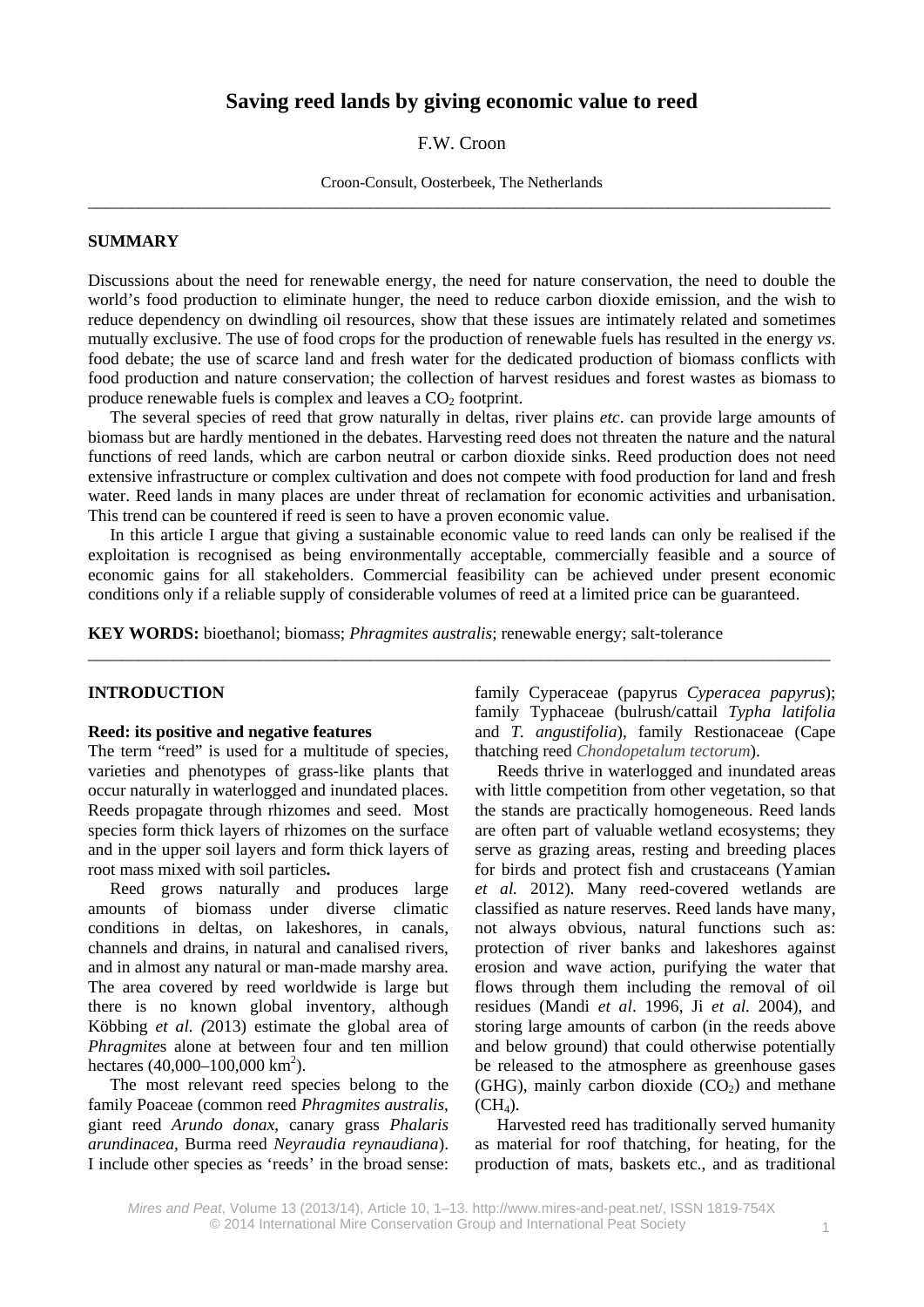building materials. Since antiquity reed has served as a raw material for pulp and paper-making (De La Cruz 1987).

Invasion of reed and spontaneous reed growth may, however, be a nuisance, especially in areas where humans have modified nature for their own purposes. Several species can be invasive. Examples are cattail *(Typha latifolia*) invasion in the Senegal River Valley after the building of a dam, and *Phragmites australis* invasion in the Midwest of the USA (Chambers *et al.* 2003).

The reed that grows in watercourses often reduces or obstructs water flows and indirectly promotes sedimentation. In extreme cases the sedimentation can, over time, cause a rise in topographical level and eventually lead to drying of the reed lands. The conveyance and navigational functions of reed-infested watercourses have to be maintained by regular clearing and possibly dredging. Especially in tropical climates, which have an uninterrupted growing season, frequent and costly clearing of waterways may be required. The development of deltas and the construction of river dams have increased the occurrence of reed infestations in undesired locations.

Large reed-covered areas, especially those in deltas and river plains, are under threat. These areas, often strategically located along waterways, are and have historically been choice areas for agricultural and economic activities, resulting in the establishment and growth of villages and towns. Population growth coupled with increasing urbanisation results in unrestricted urban development combined with economic, industrial and, where possible, agricultural and horticultural activities. One of the many consequences is pressure to reclaim the reed lands for urban expansion as well as for agriculture and industrial development. A secondary effect of the reclamation of reed lands is that the stored carbon is released as GHG and the carbon depositories are destroyed (Wichtmann 2006). An example is the negative effects of reclamation of peatlands in past centuries, many of which were, at least partly, dominated by reed. These areas emit GHG and lose fertility. They experience continuing subsidence due to the oxidation of the soil organic matter. The subsidence causes increasing problems and costs in maintaining the desired water levels. Re-wetting peatlands which are subsequently covered with reed will not only produce reed, but will also preserve the peat by minimising further oxidation of the organic matter, thus minimising release of GHG (Wichtmann 2006, Barz *et al*. 2007).

In the long term, large areas of permafrost

peatland are expected to thaw when the expected climate change increases average temperatures. The thawing will result in oxidation of the organic matter in the soils with consequent releases of GHG. This, in turn, will accelerate climate change (Anonymous 2012a). Since many of these areas will initially be marshy and waterlogged, covering the area with reed (if reed does not grow spontaneously) will minimise the oxidation and subsequent release of GHG.

#### **The growing demand for renewable resources, the reduction of GHG emissions and the conservation of nature areas**

The realisation that oil resources are rapidly being depleted, that climate is negatively affected by large increases of GHG emissions and that valuable nature areas are being reclaimed and destroyed by a growing world population, has given rise to a search for renewable energy resources, renewable raw materials and methods to conserve nature areas.

Reed lands yield large amounts  $(3-25$  t ha<sup>-1</sup>) of dry biomass that can be used for renewable energy (Wichtmann 2006, Barz *et al*. 2007, Ash 2009) and as renewable raw materials. The harvesting of reed biomass by removing the aerial parts of the reed stimulates regrowth and does not damage the reed land as a whole.

Physical and commercial conditions vary widely in place and time, and the purpose of this article is to point out the commercial potential of reed as a renewable resource in general. The numerical values given are estimates of average values based on information provided by official sources, published literature, consultants' reports and studies (grey literature) and the author's knowledge and experience. Many of these sources are not published, or are partly confidential information from industry and technology providers. Consequently, the values used must be reconsidered for each individual situation.

Despite the strong arguments for saving reed lands there is, in places, considerable pressure to reclaim reed-growing areas for urban and industrial expansion. The interests of local people who traditionally use reed for small-scale and cottage industry or grazing are unlikely to be regarded as sufficiently important to withstand this pressure. Giving economic value to the reed lands by economically exploiting the reed is, then, an incentive to preserve the reed lands and at the same time to preserve their many natural functions that are beneficial for nature and humanity.

Once commercial organisations are convinced that relatively large-scale use of reed as a raw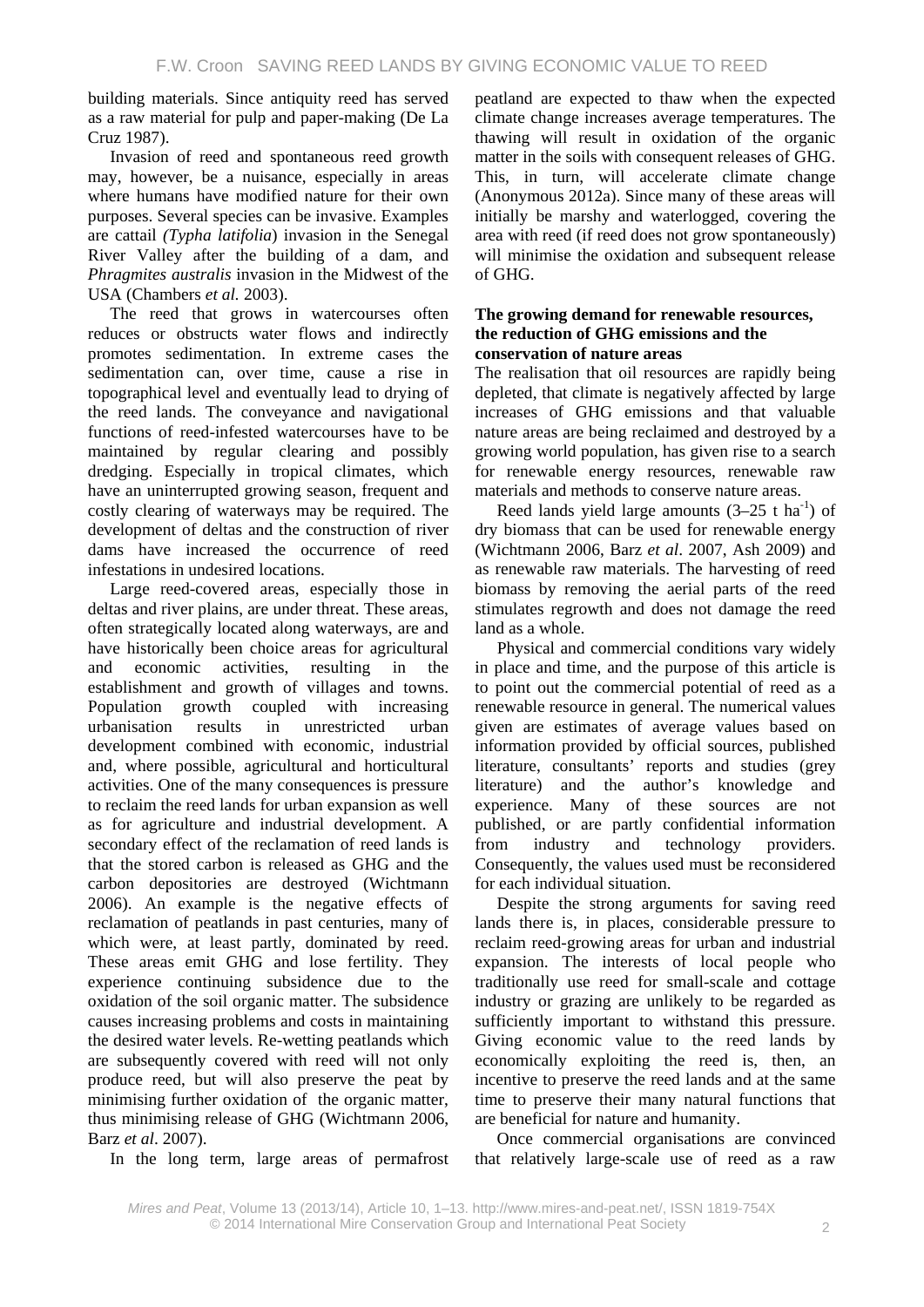material for the production of energy, biofuels, pulp, building materials (fibreboards), possibly soil improvement products like biochar (Anonymous 2009) and textiles is technically possible and economically profitable, a credible counterforce against reclamation will be created. Nature conservation objectives are often seemingly at odds with economic or commercial uses of nature areas. so commercial parties tend to be hesitant about initiating activities in reed lands, even if these are not classified and/or they are convinced that nature is not damaged by their activities, in order to avoid political and legal conflicts. Therefore, strong governmental support is required to convince commercial parties and other stakeholders of the non-controversial potential benefits of the exploitation of reed.

In what follows I consider the comparative advantages of reed as a renewable resource, the practical aspects of its exploitation, the challenges of large-scale reed production, and the conditions which must be fulfilled to stimulate commercial interest in reed production and processing.

# **CHARACTERISTICS OF REED AND ITS GROWING CONDITIONS THAT ARE RELEVANT FOR ITS EXPLOITATION**

## **Growing conditions and exploitation of reed compared with conventional crops**

The differences of growing conditions of reed with other plants and crops are these.

- Reed can grow under inundated and waterlogged conditions and survives temporary or seasonal droughts. No precise data are available, but most species can thrive in areas with water depths of at least 0.5–1 m above the soil surface. Reed grows in areas where other (productive) plants cannot grow or thrive without reclamation and elaborate and expensive infrastructural and managerial measures. Consequently, reed does not compete with food crops for land.
- The Indirect Land Use Change (ILUC) factor records the change of land use consequent on using land to grow industrial (energy) crops and thus creating the need to grow food crops in other hitherto uncultivated locations, thus provoking their  $CO<sub>2</sub>$  emission (Laborde 2011). The factor for reed in its natural habitat is consequently zero.
- Some reed species (*Phragmites, Neyraudia* and, to a lesser extent, *Arundo donax*) are salt-tolerant and can grow under brackish and saline soil/water conditions, which often occur in

coastal areas and parts of river deltas (Matoh *et al*. 1998, Mauchamps & Mesleard 2001, Croon 2013). Consequently, such reed does not necessarily require additional fresh (irrigation) water for its growth and is thus not in competition with food or fibre crops for the increasingly scarce freshwater resources.

- Reed propagates naturally through rhizomes and  $\ddot{\phantom{a}}$ natural seeding. After harvesting there is natural re-growth from the rhizomes. Reed farming consists in practice of harvesting only; soil cultivation, re-planting, fertiliser and pesticide applications are not required. This dramatically limits the costs and the conventional energy requirements of cultivation, along with the associated GHG emissions.
- Harvesting and subsequent exploitation of reed can, at first glance, appear to contradict the objective of conserving reed beds and the nature areas where they grow. In autumn most of the nitrogen and phosphorus in the leaves is translocated to the rhizomes, so winter harvesting removes mainly carbon. In practice, regular winter harvesting of the reed is not known to be detrimental to reed growth and the natural functions of reed beds (Alsbury 2010). Summer harvesting can, however, reduce regrowth somewhat. To a certain extent regular winter harvesting can even be beneficial for the long-term conservation of reed beds. Examples are the reed beds in northern and central Europe that have been harvested for centuries to provide roof thatching materials, and the extensive reed beds in China´s coastal areas and lakes that are traditionally harvested for heating, building materials and paper production (Anonymous 2006). The reed in some wetland nature conservation areas in China is regularly harvested without negative effects. Recent publications come to the same conclusion, although some authors suggest two-yearly harvesting (Fieldfare 2000, Ikonen & Hagelberg 2007, Alsbury 2010, Pattuzi *et al*. 2012). Regular winter harvesting seems to promote more vigorous growth and perhaps to reduce the buildup of organic material in and on the underlying soil which causes the topographical level to increase. Thus, exploitation (harvesting) of reed does not need to conflict with nature conservation objectives for reed-covered wetlands.

# **Yields of reed**

In the literature (for instance Thevs *et al*. 2007) the dry mass yield of reed ranges widely from around 6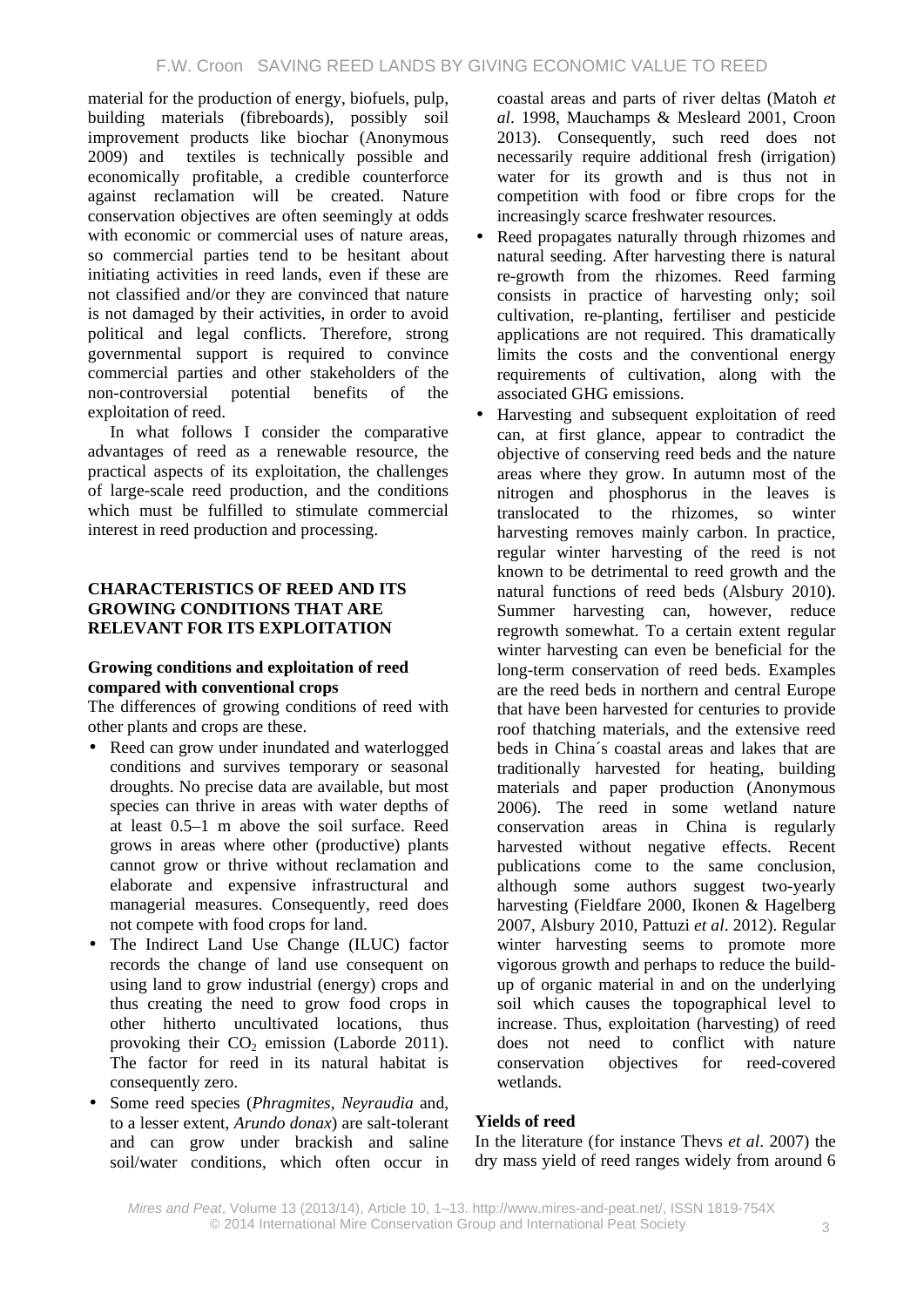to 40 t ha<sup>-1</sup> yr<sup>-1</sup>. Information from the Red Sea coast even mentions yields of 60 t ha<sup>-1</sup> yr<sup>-1</sup>. Yield is a function of species, climate, soil and water conditions that ranges, on average, between 10 and  $15$  t ha<sup>-1</sup> yr<sup>-1</sup>. Research and observations have proven that higher yields are possible with better varietal selection and/or adjustments/improvements of the growing conditions. From experience and observations, additional research can be expected to produce increases in yield with relatively simple measures. Current yields of 10 and 15 t ha<sup>-1</sup> yr<sup>-1</sup> of reed dry mass have been assumed for the subsequent commercial considerations.

#### **Land use of reed compared to alternative sources of industrial raw materials and energy**

Scale is an important factor if industrial processing is to be economically attractive. For instance, a minimum economic rate for pulp production is 150,000 t  $yr^{-1}$ , for ethanol 50,000 t  $yr^{-1}$ , for fibreboards  $35,000 \text{ m}^3 \text{ yr}^1$ , for electricity generation 30 MW and for pellet production  $50,000$  t yr<sup>-1</sup>. The areas required to grow the necessary quantities of raw materials for these industries are depicted graphically in Figure 1, which shows that the area required for reed production is notably lower than that required for harvest residues (straw) but 1.5–2 times the area required for cultivated biomass (*Miscanthus*). On the other hand, the Indirect Land Use Change (ILUC) factor, which has consequences for GHG emissions, is zero (0) for reed and straw and practically unity (1) for both wood and *Miscanthus*.

## **Challenges of large-scale reed exploitation**

Cutting and bundling the reed by hand on a large scale is successfully practiced in China. More generally, as reed grows in marshy areas, access to the reed beds for mechanised harvesting and transport can be problematical and costly, especially in places where there is no seasonal period of low water or ice in winter. Several solutions are being developed for such conditions: in central and eastern Europe amphibious harvesting machinery has been



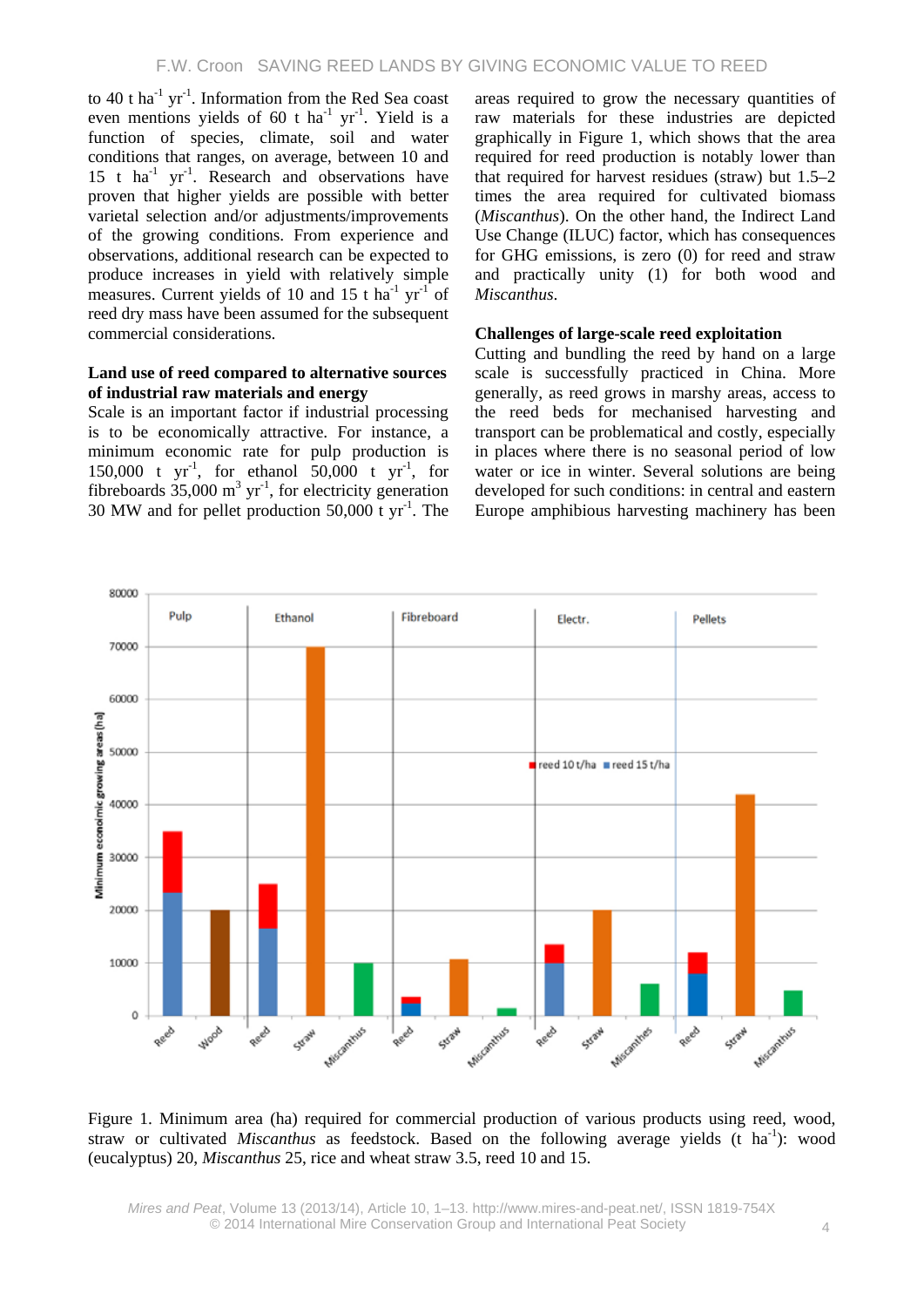developed (Alsbury 2010) and in The Netherlands harvesting machinery with low ground pressure that is capable of working in inundated areas is used (personal communication Hanze Wetlands and De Vries Cornjum). Developing such machinery is the main challenge for the exploitation of reed.

### **CONDITIONS AND FACTORS FOR SUCCESS IN COMMERCIAL REED EXPLOITATION**

The commercial exploitation of reed is attractive for the industrial sector if the following conditions are met.

- According to industry and financiers, the return  $\mathcal{L}^{\pm}$ on investment in processing plant is at least around 20 %  $yr^{-1}$  (payback period no more than five years).
- A secure quantity of the reed is available to supply an economically sized processing plant operating year-round.
- It is desirable that the supply of the reed is spread over the year, so that the need for storage space is minimised.
- The supply of raw material (reed) is guaranteed for a period that is significantly longer than the amortisation period of the investment in the processing plant (thus preferably  $>$  5 yr).
- The price of the reed delivered to the plant is, and can be expected to remain, competitive with alternative biomass sources.

In many countries subsidies, carbon credits and tax facilities in various forms are available for the use of renewable resources, but most industries are also subject to taxation. Changes in these incentives and disincentives (GSI 2008) can alter investment decisions. However, as taxes and subsidies differ by country and change over time, they are too complex for discussion in this article.

In the following paragraphs I elaborate the conditions and success factors for the commercial uses of reed for which suitable commercial scale proven (or almost proven) technologies exist such as pulp, energy, bio-ethanol and fibreboard production.

### **REED AS RAW MATERIAL FOR PULP PRODUCTION**

In 2003, the worldwide demand for papermaking fibres was expected to rise from 350 to 450 Mt yr-1 by 2015 (Croon & de Man 2007). Although this predicted growth has been tempered by the current economic crisis, the demand for fresh fibre for pulp can be expected to continue rising because of the continued rise of paper consumption in Asian countries.

Paper can be produced from wood or non-wood pulp. The main raw materials for wood pulp are hardwood and softwood chips of which 2–2.5 t are required to make 1 t of pulp. The rising demand before 2008 prompted widespread planting of trees for pulpwood production. Although less publicised, in some countries (e.g. Brazil) this resulted in the conversion of areas where food crops were grown to pulpwood production. Traditionally, prices of woodchips ranged from 25 to 50  $\{(US) t^{-1}$  (metric tons). Recently, prices of up to 70–75  $\frac{1}{2}$  t<sup>-1</sup> have been quoted. Expectations are that the future world demand for pulp cannot be satisfied by wood chips alone and that non-wood pulp production must be increased.

Reed-based (non-wood) pulp is not new: it has been produced for centuries in China, which at present produces  $10$  million t yr<sup>-1</sup>; and non-wood pulp amounts to 25 % of the total pulp production in India (Powlson 2011). The traditional technology for the production of non-wood pulp (China) is highly polluting and an expansion thereof is not desirable. New non-polluting technologies for nonwood pulp production have been developed over recent decades. Examples are the Free Fiber technology (Metso GMBH), the Conox technology (Conox Ltd) and the Chempolis technology (Chempolis Ltd). For all of these technologies it is claimed that pollution from non-wood pulping processes is within modern acceptable norms (Croon & de Man 2007).

The qualities of reed (*Phragmites australis*) as a raw material for non-wood pulp are not in doubt. The qualities of *Phragmites* pulp are similar to, and in some respects surpass, those of eucalyptus pulp, which it can replace for all applications (Ververis *et al*. 2004, Croon 2004, Lips 2007). The industry claims that, for the production of 1 t of pulp, around 2.4 t of dry reed are required (Chivu 1968).

Bamboo is often seen as a 'green' alternative raw material for pulp production and large-scale pulp mills based on bamboo have been built, for example by the Guizhou Chitianhua Paper Industrial Company Ltd., China. This is not without controversy since large-scale harvesting may threaten the many ecosystems where bamboo grows.

The commercial attractiveness of a modern nonpolluting non-wood pulp mill is determined by its scale, availability of the feedstock reed at reasonable prices and the market price of pulp. More specifically:

The minimum economically viable modern nonwood (reed) pulp mill has a production capacity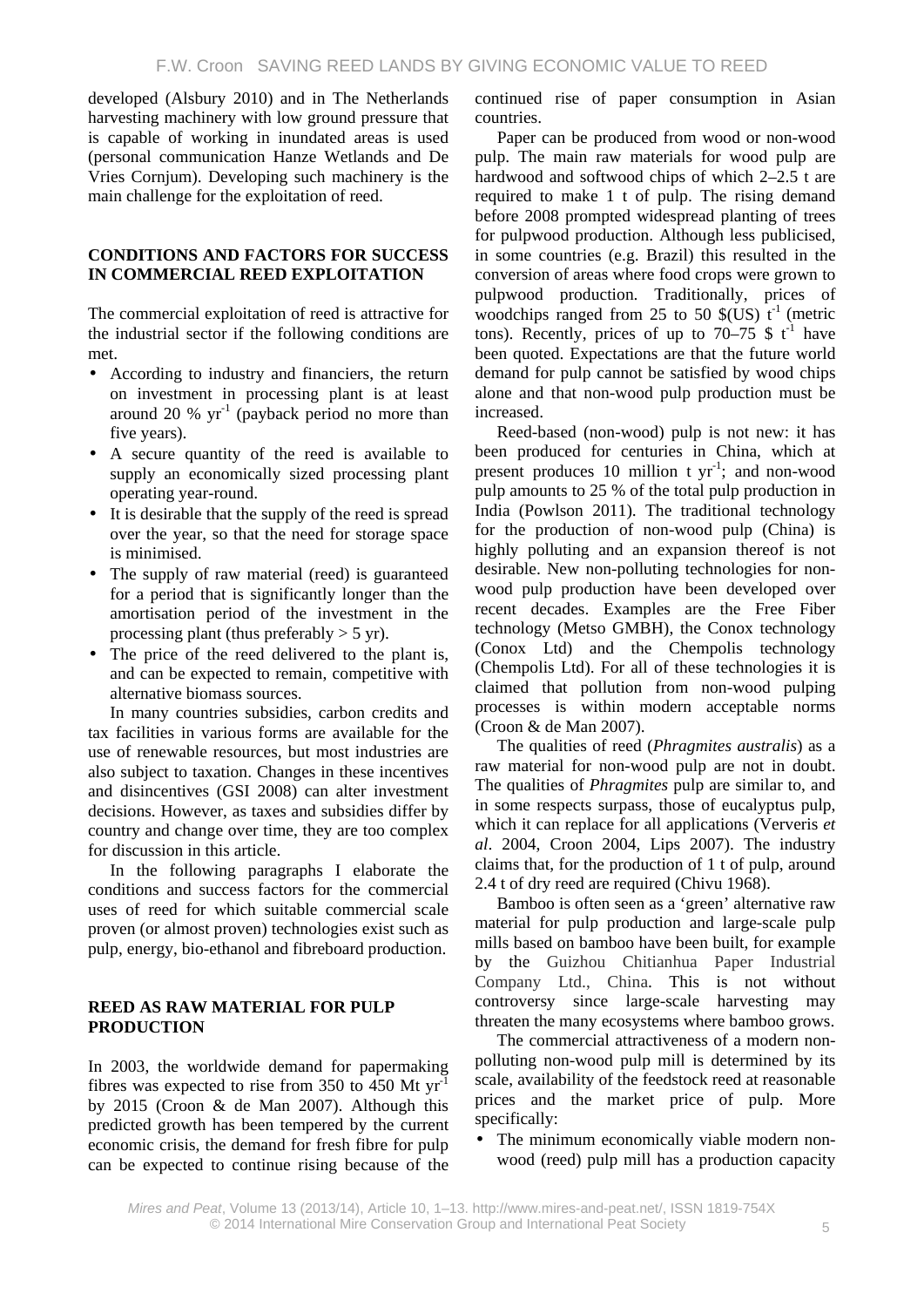of 300,000 t  $yr^{-1}$  according to most technology suppliers. A pulp mill producing  $150,000$  tyr<sup>-1</sup> might be economically acceptable in special conditions. The investment required for a 150,000 t yr<sup>-1</sup> pulp mill is in the order of 1,600 \$  $t^{-1}$  yr<sup>-1</sup> capacity or around 250 M\$ in total.

- The feedstock requirement for a  $150,000$  t  $\text{vr}^{-1}$ reed-based pulp mill is around  $350,000$  tyr<sup>-1</sup>. To limit costs for transporting bulky reed bundles (bulk density about  $0.125$  t m<sup>-3</sup> *vs.* about  $0.8$  t m<sup>-3</sup> for woodchips), the pulp plant must be located within 25–30 km of a reed producing area of 25,000–35,000 ha. If the reed is compacted in the field and transported as bales, these must be taken apart again at the processing plant.
- Pulp prices vary a lot in time and with quality. In 2005, prices were 610  $\frac{1}{2}$  to long-fibre and 450  $$t<sup>-1</sup>$  for short-fibre pulp (UPM-Kymmene 2005). If prices are around  $450 \text{ }$  \$ t<sup>-1</sup> a return on investment of around 15 % can be obtained only with unrealistically low reed costs of  $30-35$  \$ t<sup>-1</sup>. If the price of pulp is 700  $\frac{1}{2}$  t<sup>-1</sup> (price at October 2012 in the USA) a reasonable reed price of 70  $$t<sup>-1</sup>$  can be supported to obtain a return on investment of around 15 % (Croon & de Man 2007). Although the range of return on investments is on the low side by normal industrial standards, it seems acceptable when compared with the returns from established paper mills. Thus, in present economic conditions, reed can be a commercially attractive feedstock for non-wood pulp production if a concentrated reed growing area of 25,000–35,000 ha is available and the cost of the reed delivered at the gate of the mill is no more than 70  $\frac{1}{2}$  t<sup>-1</sup>. A return on investment of 15 % is seen as acceptable for the pulp industry.

## **REED AS A SOURCE OF THERMAL ENERGY**

The potential of reed as a renewable energy source results from its relatively high calorific value of around  $17-18$  MJ kg<sup>-1</sup>, which is similar to that of wood (about 20  $MJ$  kg<sup>-1</sup>) and about half that of the coal feed of power stations  $(25-33 \text{ MJ kg}^{-1})$ . The availability of reed in large quantities can contribute to the worldwide rising demand for renewable energy (Ash 2009, Deutmeyer 2012).

Reed can be burned directly to produce heat, but it is more effective to chip or mill the reed to powder before burning. In practice it is even better to transform the reed into denser energy carriers such as briquettes or pellets. The resulting energy

carriers can be used for direct combustion or they can be converted into bio-coal or syn-gas (synthesis gas, containing mostly hydrogen and carbon monoxide). The most common use to date is direct combustion of briquettes or pellets or, to a lesser extent, gasification.

In comparison with most other biomass fuels, a disadvantage of reed as a biofuel is its relatively high ash content of 3–7 % compared with 1–2.2 % for wood (ECN 2012, Dr V. Aurich personal communication). This means that modifications of the furnaces to handle larger ash quantities are required, but because the melting temperature of reed ash is rather high (canary grass 1,100 ºC) it does not interfere with the combustion of coal in the furnace.

Direct combustion of air-dry reed (15–20 % moisture), briquettes or pellets alone or in combination with coal (co-firing) is possible in power generation plants *via* standard steam cycles where electricity is produced and waste heat remains. Chopped and powdered reed can, for practical reasons, be used only in specialised and, up to now, small-scale installations. Pellets and briquettes are used for home heating and, increasingly in Europe and the USA, for domestic fireplaces.

The commercial viability of electricity generation using reed as feedstock is determined by the capacity of the plant, the investment required, the cost of the reed compared with alternative energy sources like coal and the value of the electricity generated. Some basic figures follow.

- Plant capacity: economies of scale are important. As an example, a 30 MW biomassbased electricity plant that has been recently constructed with a designed efficiency of 25 % (the maximum efficiency of large-scale plants is around 50 %; Ir. K. Gorter personal communication 2006). The resulting power generated is 180,000 MWh  $yr^{-1}$  which requires a supply of about  $150,000$  t yr<sup>-1</sup> of chopped reed grown on an area of 10,000–15,000 ha. Larger plants with higher efficiency (35 %) will be commercially more attractive.
- Investment is around  $1.5$  M\$  $(MWh)^{-1}$  capacity  $\mathbf{r}^{\prime}$ and operation costs are about 4.5  $\text{\textcircled{s} MW}^{-1}$ .

A business case calculation showed that, if the selling price of electricity is about 0.13  $\frac{1}{2}$  kWh<sup>-1</sup> and the reed costs 70  $\frac{1}{3}$  t<sup>-1</sup>, the return on capital is 20 % and the payback period is 5 years.

The direct use of untransformed dried reed, with a density of  $0.125$  t m<sup>-3</sup> or less, can theoretically be considered for point of use power generation. If the reed has to be transported over larger distances, the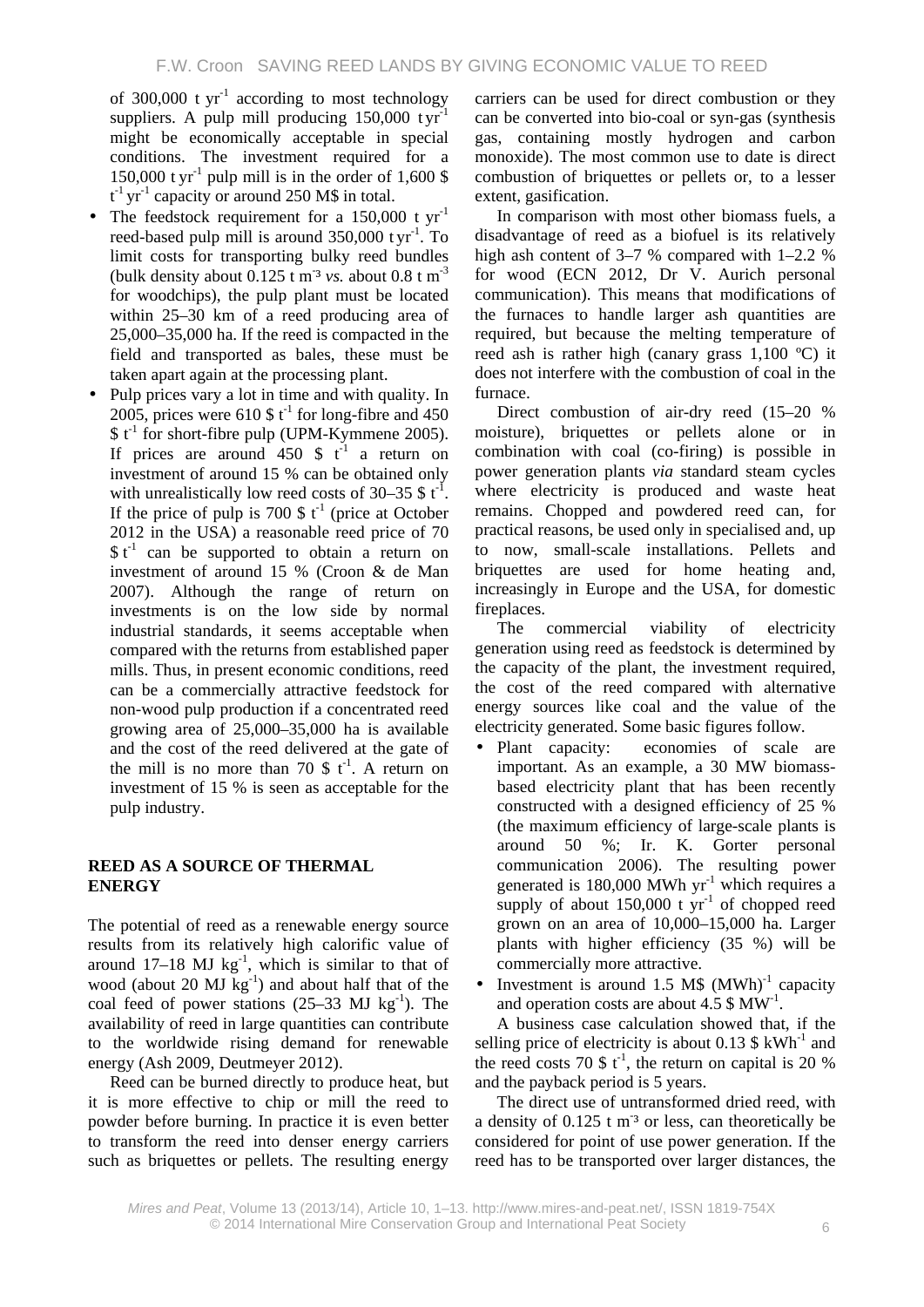reed has to be compressed into either briquettes (0.3 t m<sup>-3</sup>) or pellets (1 t m<sup>-3</sup> or bulk density  $0.7 \text{ t m}^{-3}$ ) for easier handling and lower transport cost.

Many power stations are already equipped to cofire their generators with wood pellets, for which there is a world market. According to industry sources reed pellets are commercially interesting only if they are delivered at regular intervals in batches of at least 10,000 t with a minimum annual total of 60,000 t, for which a reed growing area of 4,000–6,000 ha is required.

Pelleting techniques for wood-based biomass have been fully developed in Sweden, where the average plant capacity is  $40,000$  t yr<sup>-1</sup>. Pelletising and briquetting techniques have been specifically developed for reed, though on a small scale, for the Ukraine (Fieldfare 2000, Kronberg & Kronberg 2011). Small-scale pellet production requires investments ranging from 50,000 to 100,000 \$ (ton hr)<sup>-1</sup> capacity. With a reed price of 70  $\frac{1}{3}$  t<sup>-1</sup> and processing costs in the order of 45  $\frac{1}{2}$  (based on data from the industry), a rate of return of 20 % can be achieved if the sales price of pellets at the plant gate is between 100 and 140 \$  $t^{-1}$ . Current market prices for pellets are around 140  $\frac{1}{2}$  t<sup>-1</sup> (CIF, Cost Insurance Freight Europe, personal communication European power generators). Profitability is sensitive to the cost of the reed delivered to the plant and, probably, to the scale of the operation.

Transforming reed into Syn-gas through controlled partial combustion (mostly carbon monoxide and hydrogen) is another option. Syn-gas can potentially contain up to 80 % of the energy contained in the biomass supplied. Syn-gas is mostly used for further processing into green chemicals and seldom burned directly for energy generation. Many technologies are under development for the gasification of biomass, both small scale (biomass  $< 1$  t day<sup>-1</sup>) to very large scale  $(1,000-10,000 \text{ t day}^{-1})$  (E4tech-NNFCC 2009). Once the corresponding processes are developed and proven for large-scale commercial use of reed as feedstock, either directly or in pelletised form, viability will have to be assessed. Syn-gas is not, at present, a realistic commercial option without subsidies. Reed can be transformed into green charcoal, bio-coal or biochar through pyrolysis. Green charcoal can be used as a substitute for traditional wood charcoal, for co-firing in coal plants, and as a soil improvement product (biochar). This option has attracted wide attention. The traditional small-scale production of wood-based charcoal using a 'kiln' technique is inefficient and polluting. Several alternative technologies are under development. The most efficient is probably

torrefaction (fluidised bed-based pyrolysis: heat treatment in the absence of oxygen at temperatures above 250 ºC) with an energy recovery of about 70 %. This process requires 1.0 t of dry reed to produce about 0.35 t of green charcoal (Deutmeyer 2012). Other development efforts concentrate on a retort process (fixed bed operation). Once green charcoal is accepted as a replacement for household (cooking) applications, it may become an important factor in the reduction of deforestation caused by traditional charcoal production. In a thesis, Mfouapon (2007) argued that small-scale 'green charcoal' production with improved technology using bulrush (*Typha*) is feasible under West African economic conditions. A more recent publication (Caro *et al.* 2011) cast doubt on the commercial feasibility at present because the acceptability, the marketing systems and the largescale harvesting and processing methods all require further development, and the wholesale price is lower than assumed by Mfouapon (2007). Caro *et al.* (2011) also stress that large-scale production will provide the highest returns if the technology is fully developed for large-scale production: scale will be decisive for commercial viability.

For large-scale torrefaction of wood and other biomass (including reed) into charcoal, no specific data are available regarding projected investment and production cost (Anonymous 2012b, Deutmeyer 2012). Indications of cost and benefits are available for only small-scale units as given above. Any extrapolation to large operations will require a 'modular' scale-up (multiple sets of equipment) and will not include economies of scale.

Thus, although the market potential of green charcoal is recognised as a major technological opportunity, effort is still needed to make largescale production profitable.

In summary, reed as a renewable energy source can potentially be useful for power generation in cofiring applications. This holds especially in the European Union where power companies are required to replace up to 10 % or more of their coal consumption with renewable resources. The additional ash load produced by reed can technically be coped with, at a cost.

Electricity generators have a strong preference for reed supplied in a pelleted form with the highest possible bulk density. Once the cost of pellets (production and transport) is competitive, largescale sales are possible. This, in turn, facilitates the building of commercially attractive large-scale pellet production plants. Such reed pelleting operations have great potential.

Advanced technologies for gasification and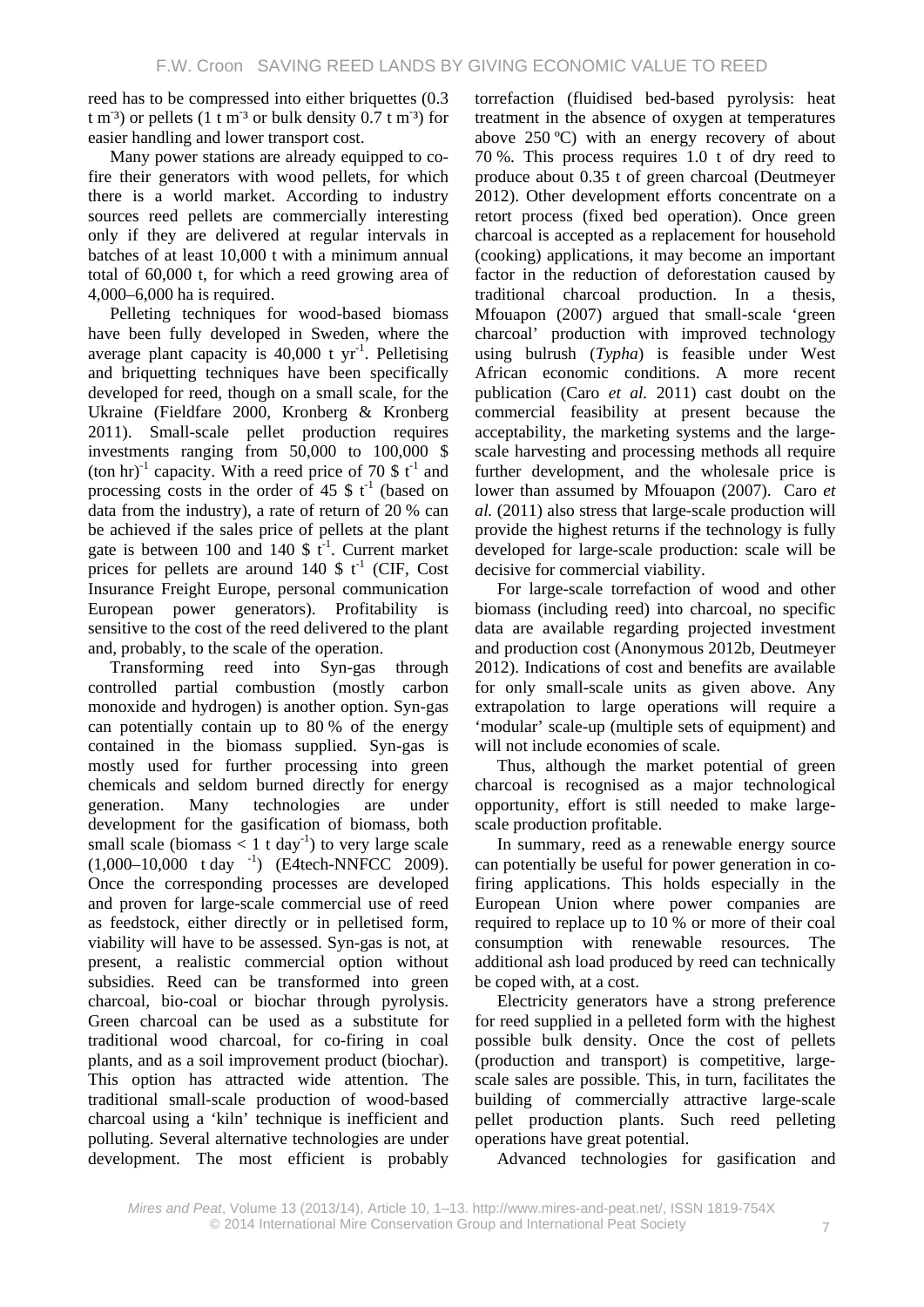torrefaction are still under development. When mature, they will produce a higher-value product than pellets or briquettes. Commercially interesting opportunities depend on the market energy price and the price of the dry reed delivered at the plant. For a price  $\leq 70$  \$ t<sup>-1</sup> for reed, business options are available, particularly because other reliable biomass supplies are becoming scarce and energy is getting more expensive.

### **REED AS A RAW MATERIAL FOR SECOND GENERATION BIOETHANOL PRODUCTION**

There is a large and increasing world market for fuel grade bioethanol, a liquid renewable fuel. Prices (without subsidies and taxes) fluctuate around 1,040 \$ t<sup>-1</sup> (800 € t<sup>-1</sup>). In Europe, prices can rise seasonally to 1,300 \$  $t^{-1}$  (1,000  $\in t^{-1}$ ) (personal communication from Ethanol dealers and Bloomberg). According to the International Energy Association (IEA), worldwide consumption is expected to rise from 50 Mt  $yr^{-1}$  in 2010 to 250 Mt  $yr^{-1}$  in 2030 (IEA 2007).

Fuel grade bioethanol can be made from sugars, starches and celluloses. At present 75 % of fuel ethanol is produced from the sugars and starches (first generation) in sugar cane, maize and wheat (IEA 2007). The use of these crops for energy is controversial and gives rise to 'food crops *versus* energy crops' discussions. Second generation bioethanol produced from cellulosic substances such as harvest and forest residues (straw, branches), reeds and wood is non-controversial. The International Energy Association expects that 125 Mt  $yr^{-1}$  (50 %) of bioethanol will be produced from cellulosic materials by 2030 (IEA 2007). Thus, it can be anticipated that the demand for cellulosic feedstock will increase and that prices will rise. Reed is suitable for the production of bioethanol. The ligno-celluloses of reed (35–50 % of dry mass) can be converted by enzymatic hydrolysis into sugars and lignin. The sugars can then be fermented by yeast into alcohol and subsequently distilled into fuel grade ethanol. According to the Chemtex Company of Italy, the lignin  $(10-25 \%)$ , a byproduct of the process, has an energy content of around 20  $MJ$   $kg^{-1}$  and can be used to generate electricity and steam, so that the ethanol plant is self-sufficient in energy with around 20 % surplus that can be sold to the grid.

The technology of converting biomass such as reed into ethanol on an industrial scale has recently come out of the pilot phase. Important hurdles in developing the conversion technology on an

industrial scale which are claimed already to be cleared are: pre-treatment of the biomass, the efficiency of the enzymes for hydrolysing, and of selection of the yeast for the fermentation. Other technologies based on gasification have also been developed. After many trials and pilots three industrial-scale plants (one in Europe and two in the USA) with a production capacity of about 50,000 t  $yr^{-1}$  are under construction and will start operating in 2013/2014. Maize stover (leaves and stalks left after the cobs are harvested) will be the feedstock in the USA and giant reed (*Arundo donax*) and straw will be used in the European plant. According to the publicity of Chemtex Inc. in 2011 and INEOS-bio Inc. in 2013, 3–5 t of reed will be required to produce 1 t of fuel-grade bioethanol. The scale, availability and cost of the feedstock delivered to the plant, and the sale price of the ethanol produced, will determine the commercial viability of a reed-tobioethanol conversion plant.

As far as scale is concerned, most technology suppliers claim that the minimum economic size of a plant is 50,000 t  $yr^{-1}$  for which 200,000–250,000 t  $yr<sup>-1</sup>$  of reed is required. Investment in such a plant is estimated in Chemtex Inc. publications to be around 4,000 \$  $t^{-1}$  yr<sup>-1</sup> capacity. This includes the electricity and steam generation unit, which will burn lignin, and a wastewater treatment/recycling unit. The processing costs of such plants are around 250  $\frac{1}{2}$  t<sup>-1</sup> of ethanol.

Based on a reed price of 70  $$t<sup>-1</sup>$  and a sales price of the fuel grade ethanol of 1,050 \$ $t^{-1}$ , the return on investment (without subsidies and taxes) is around  $20\%$  yr<sup>-1</sup> and the payback period is about 5 years. If the subsidies and tax allowances which are available in many countries are taken into account, the return on investment quickly rises to over  $25\%$  yr<sup>-1</sup>. Profitability for the reed producers is locationdependent and highly sensitive to reed yield  $(t \text{ ha}^{-1})$ and harvesting costs. A net annual income of 320 \$ ha<sup>-1</sup> yr<sup>-1</sup> without subsidies and 800 \$ ha<sup>-1</sup> yr<sup>-1</sup> with subsidies was calculated for a reed yield of 10 t  $ha^{-1}$ and a selling price of 70  $\frac{1}{2}$  t<sup>-1</sup> (based on a confidential study on the costs of reed harvesting and transport).

Reed has potential advantages over alternative raw materials. Besides sugarcane, wheat and maize which are mainly used as first generation feedstock, starch-containing crops such as cassava, sorghum, sweet potatoes and potatoes grown on marginal soils are often considered as non-controversial alternatives. These crops are also food crops which could eventually become part of the food *versus* energy controversies. High yields and efficient cultivation methods are required to produce such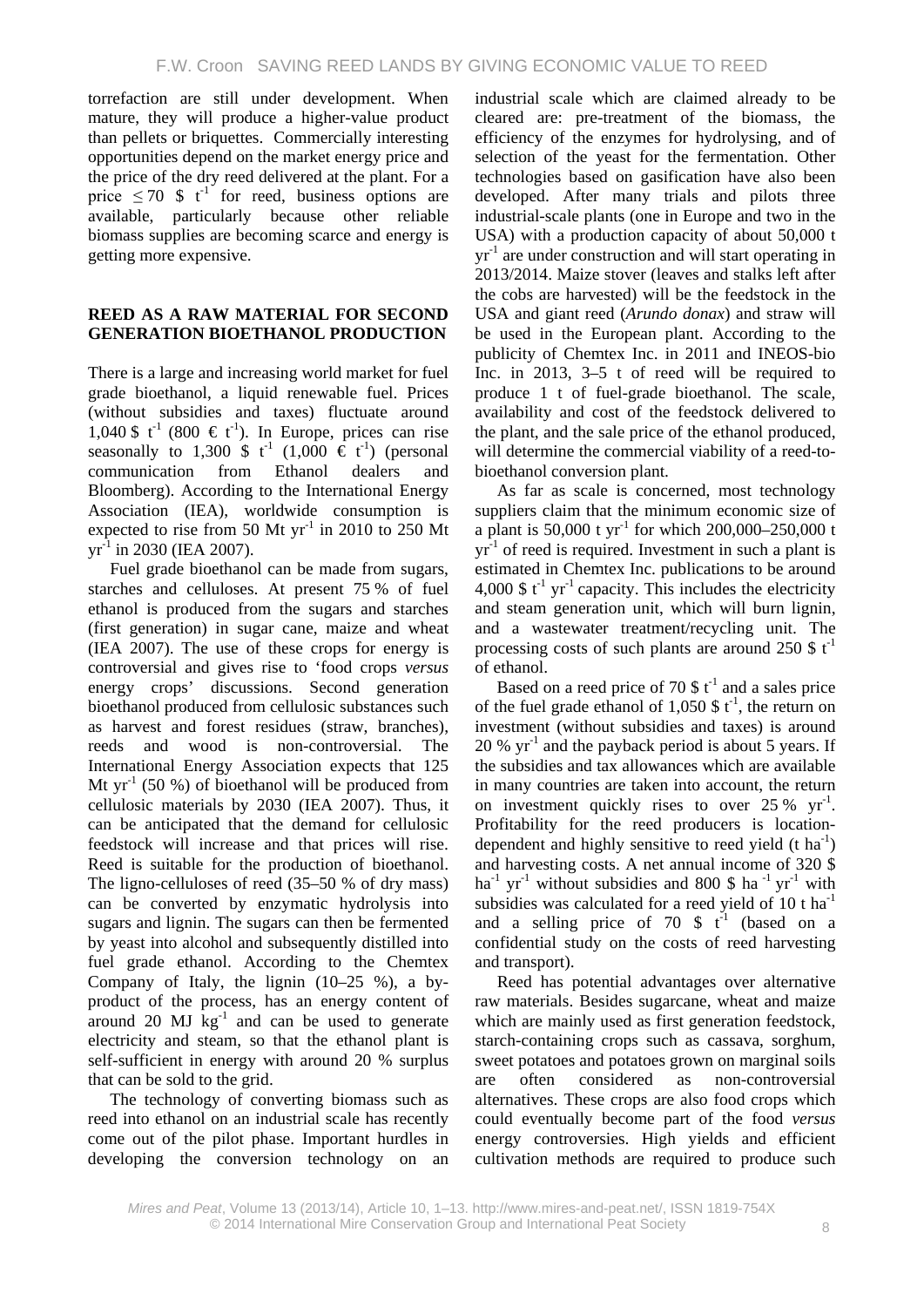feedstocks at acceptable costs in the required quantities from a limited area. On marginal soils particularly, this requires substantial investments in soil improvement and infrastructure, and may also require irrigation with scarce fresh water.

Alternative second generation bioethanol feedstocks are cultivated cellulosic crops such as *Arundo donax* and *Miscanthus*, which can reach yields in the range  $25-40$  t ha<sup>-1</sup>. To obtain such high yields these crops would also require infrastructure investment, and would potentially compete with food crops for land and water. Recently, a large project for a 1.3 Mt  $yr^{-1}$  ethanol plant in the USA was stopped because the cost of the feedstock was greater than anticipated (Bulls 2012).

Harvest residues such as straw and forestry residues are available in huge quantities and seemingly have zero ILUC values. It can be argued that exporting harvest residues from agricultural fields means 'export of (physical and chemical) fertility'. How serious this is depends on the local soil conditions. The general experience so far is that the cost of collection, compaction and transport (for which the US government pays a subsidy of 50  $\text{\$t}^{-1}$ ) of the required quantities of biomass, which is spread over large areas, can be prohibitive (ECCEC 2010).

The areas required to supply a  $50,000$  t  $yr^{-1}$ bioethanol plant with various kinds of feedstock, based on average yields, are shown in Figure 2.

The area required to produce reed is in the same order as that for wheat and maize, but the area required for residues is much larger. The ILUC factor for reed and residues is zero because naturally growing reed does not cause land use change and straw is a secondary product of a food crop. Cultivated crops (*Miscanthus*, *Arundo donax*, maize, wheat and sugarcane) have ILUC factors of about 1. It can thus be concluded that reed is a commercially attractive feedstock for the production of renewable fuel-grade bioethanol. Reed scores better in all aspects than alternative first generation and biomass feedstocks, does not compete with food crops for land and water, and causes no land use change.



Figure 2. Minimum area (ha) required for the production of feedstock for a 50,000 t  $yr^{-1}$  bioethanol plant. Using average yields (t ha<sup>-1</sup>) partly based on FAO data and USDA information: maize 8, wheat 5, sugarcane 75, cassava 15, *Miscanthus* 25, maize stover 7, rice and wheat straw 3.5, *Phragmites* (reed) 10 and *Phragmites* HY(high yield) 15.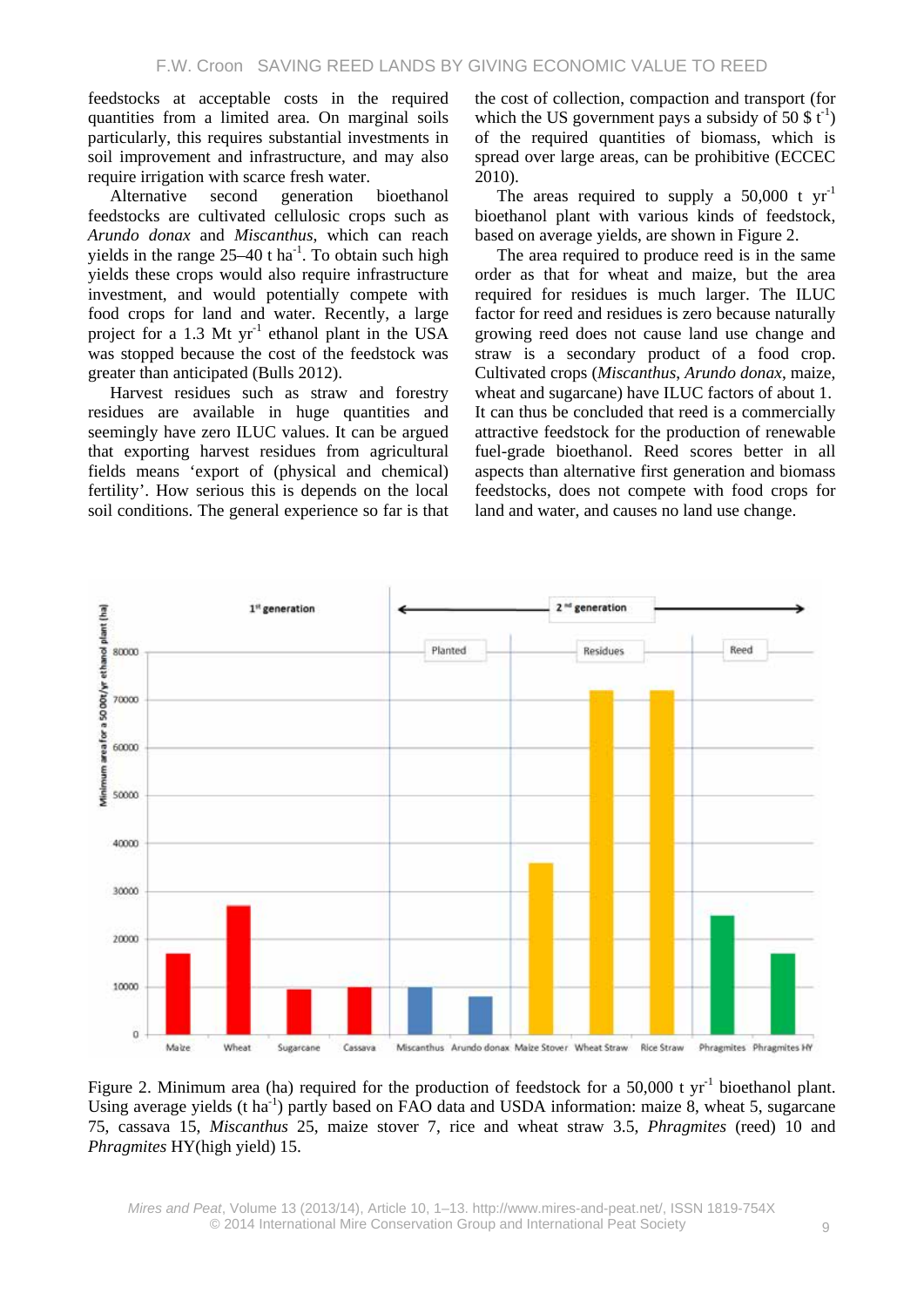## **REED AS A RAW MATERIAL FOR THE PRODUCTION OF FIBREBOARD**

Fibreboard is taken as an example for the potential large-scale use of reed for the production of building materials**.** Fibreboards are multi-layer boards that are mainly made of wood fragments and wheat straw bonded with a resin. Fibreboard has many uses in the building and furniture industries. The long strong fibres of many reed species make them suitable, and arguably preferable to straw, for the production of fibreboard. Worldwide production of fibreboard in 2005 was quoted to be around 35 Mm<sup>3</sup> of which a large part was produced in the USA and Canada. Since 2005 new plants have started up in Europe and Asia (China). Taking into account increasing urbanisation, it is expected that demand will be strong and growing. Wholesale prices range from  $250$  to  $450$  \$  $m<sup>3</sup>$  depending on market conditions and quality.

The minimum scale of a commercially interesting fibreboard production unit is 35,000  $m<sup>3</sup> yr<sup>-1</sup>$  for which about 36,000 t of dry reed, harvestable from about 3,600 ha, are required. The investment in a plant is 15–25 M\$ and the production costs vary with the costs of energy and of the resin used to bind the fibres which accounts for 3–5 % of the weight of the end product, costs (in 2013) about 2500 \$  $t^{-1}$  and amounts to around 150 \$ m<sup>-3</sup>. Larger plants will be more economical as the fixed costs are  $> 20$  % of the production costs (Croon 2004, updated for technology change and inflation). Based on a reed price of 70 \$  $t^{-1}$  the return on investment ranges between 15 % (if the sale price of boards is  $250 \text{ }\frac{\text{m}}{\text{s}}$  and  $25 \text{ } \%$  (if the sale price is 350 \$ m- ³). Payback periods are 4–6 yr.

Thus, reed can become an environmentally and commercially interesting raw material for the production of fibreboard.

## **DISCUSSION**

It can be concluded that the reed that grows naturally on all continents can serve as a technically suitable and commercially interesting source of renewable energy, either as a fuel for direct incineration or as a raw material for bioethanol or charcoal replacements, as well as for pulp and building materials. It is even possible that reed may be a source of textiles, but too little is known about that at present. The exploitation of reed does not compete with the production of food crops, either directly or indirectly (by using scarce cultivable land and scarce fresh water resources).

If reed is used as a raw material for the industrial uses considered in this article, naturally growing reed acquires an economic value, which will provide a strong incentive to maintain and protect the reed lands that often double as nature areas and serve as natural protection against erosion and pollution.

Some of the technologies for the processing of reed (pulp, ethanol, fibreboard, pellets and direct combustion) are well known and mature; others are on the brink of becoming useful. The main impediments to exploiting reed are the cost of reed delivered to a processing plant and the fact that commercially successful operation is feasible only on a large scale. Investment in a processing plant is expensive. The large commercial risks require a reliable reed supply.

The cost of reed supplied to a processing plant is almost completely determined by the costs of transport and harvesting. To limit the transport cost of this bulky raw material, the processing plants are best placed close to, or preferably in the middle of, the reed production zone. Large concentrated reed production areas, such as those that occur in some deltas, have a commercial advantage. The cost of harvesting and transport is partly influenced by the yield: the larger the yield the lower the cost. Major benefits can thus be obtained by increasing yields and by developing systems for efficient large-scale harvesting, and for bundling, chipping or baling the reed where it grows.

Present yields of reed are estimated to average  $10-15$  t ha<sup>-1</sup> yr<sup>-1</sup>. According to field observations and information from reed growers, yields can be increased relatively easily by either or both varietal selection and minor improvements to the growing conditions.

Efficient large-scale harvesting techniques, which are site-specific, have still to be optimised for those areas where manual harvesting is not a realistic option. These techniques may have to be developed in conjunction with improvements to infrastructure.

Despite the attention to be given to harvesting and transport techniques, the exploitation of naturally growing reed is much simpler and cheaper than the cultivation of conventional crops. No soil cultivation and irrigation, and little or no fertiliser and pesticide are required. Neither are extensive and costly infrastructure improvements and organisation usually required.

The scale requirements translate into the need for large single areas where reed can be harvested. The area required to produce the commercially required volumes of reed is smaller than for harvest and forest residues (Figure 1), but larger (double or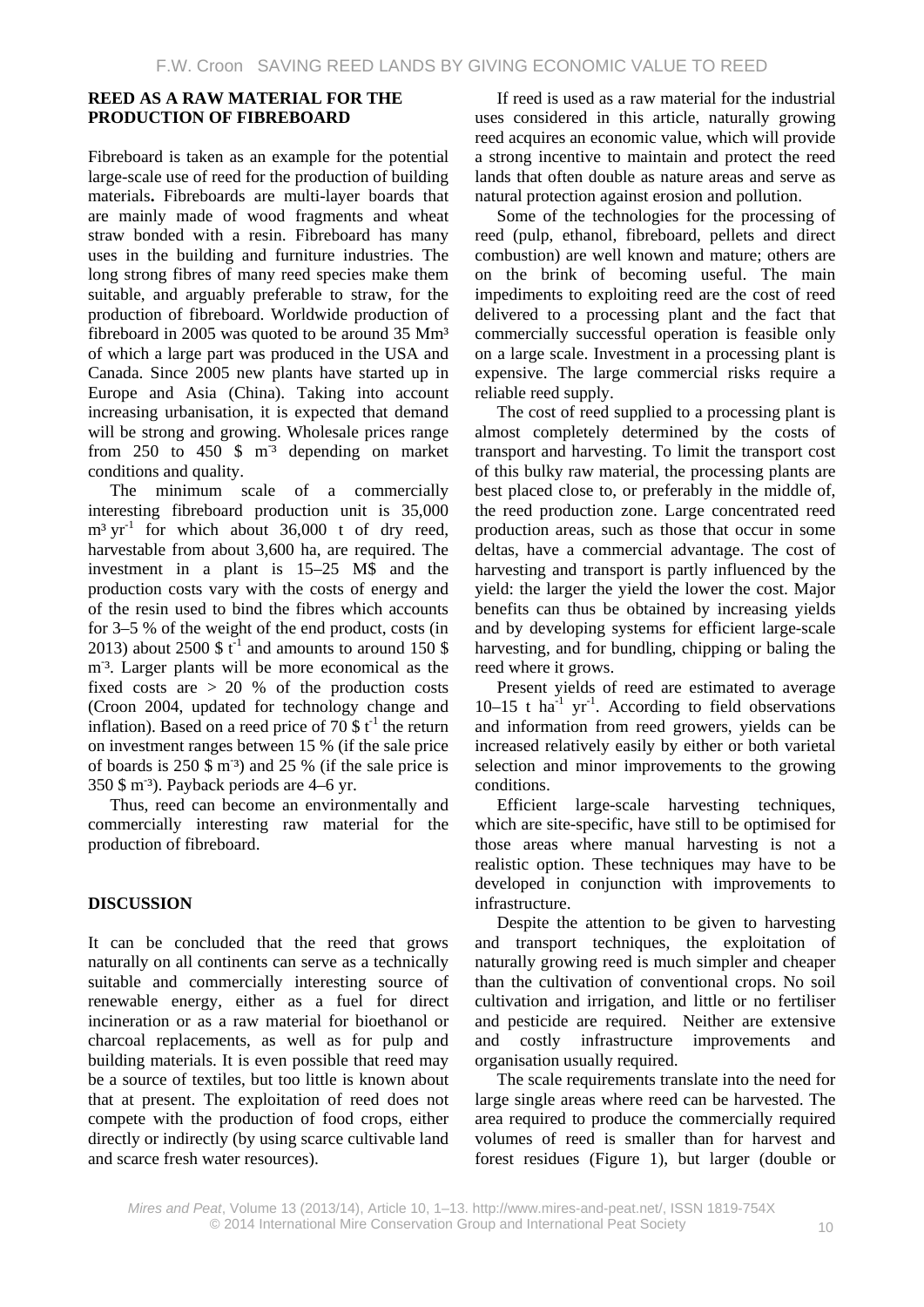more) than that needed for cultivated crops (*Miscanthus* or wood). On the other hand the ILUC factor is practically zero for reed which has, in addition, commercial and environmental advantages.

I have calculated a preliminary estimate of the commercial consequences of using reed as a raw material for different purposes, based on indicative costs and current scale factors (Table 1), using indications from the industry and from market reports. The average yields are based on previously quoted data. This Table shows that, with the exception of small-scale charcoal production, reed is potentially a commercially attractive raw material, provided that the cost of dry reed delivered to the site is not more than 70  $\frac{1}{2}$  t<sup>-1</sup>. Providing value to reed through its commercial exploitation will have many positive benefits and will contribute to the universal wish to develop renewable resources. To realise this it is necessary to create for the relevant industrial players, technology providers (and possibly governments) an awareness of the existence, availability, qualities and commercial attractiveness of reed and its advantages over other renewable resources. Once such awareness is created, it can be expected that support and input from governments, industry and technology providers will become available for further optimising reed production and, where necessary, processing technology.

Steps to be taken for creating awareness and the subsequent exploitation of reed can be summarised as:

- Preparation of a comprehensive inventory of the naturally available reed species, their yield potential and growing conditions, with emphasis on their salt tolerance.
- Preparation of a world inventory of the large reed growing areas with, where possible, specifications of the prevalent species and potential yields.
- The initiation of applied research to increase reed yields.
- Further development of cost-effective harvesting methods, including machinery and appliances for large-scale applications.
- Either or both further development and optimisation of the technologies for the conversion of reed into fuel (pellets, briquettes, bio-coal, and charcoal replacements) or bioethanol, building materials and possibly textiles.

| <b>ITEM</b>                       | <b>UNITS</b> |         | <b>PRODUCTS</b> |                 |                | <b>ENERGY</b>             |                 |
|-----------------------------------|--------------|---------|-----------------|-----------------|----------------|---------------------------|-----------------|
|                                   |              | Pulp    | <b>Ethanol</b>  | Fibre-<br>board | <b>Pellets</b> | Electricity               | <b>Charcoal</b> |
| Cost input of reed                | $$t^{-1}$$   | 70      | 70              | 70              | 70             | 70                        | 70              |
| Market value ex plant             | $$t^{-1}$    | 600     | 1,040           | 310             | 110            | $130 \, (MWe)^{-1}$       | 225             |
| Minimum capacity                  | t yr $^{-1}$ | 150,000 | 50,000          | 38,000          | 60,000         | 30 MWe                    | 3,000           |
| Reed required                     | $t yr^{-1}$  | 350,000 | 250,000         | 35,000          | 60,000         | 150,000                   | 9,000           |
| Area of reed:                     |              |         |                 |                 |                |                           |                 |
| for yield 10 t ha <sup>-1</sup>   | ha           | 35,000  | 25,000          | 5,750           | 6,000          | 13,500                    | 900             |
| for yield $15$ t ha <sup>-1</sup> | ha           | 25,000  | 17,000          | 3,800           | 4,000          | 10,000                    | 600             |
| Investment:                       |              |         |                 |                 |                |                           |                 |
| per ton $y^{-1}$ capacity         | $\mathbb{S}$ | 1,600   | 3,000           | 675             | $100 - 200$    | $1.5 M$$ MW <sup>-1</sup> | 250             |
| total for min. capacity           | M\$          | 250     | 200             | 25              | $6 - 12$       | 45                        | 0.75            |
| Production cost                   | $$t^{-1}$    | 90      | 250             | 215             | 45             | 13 $(MWe)^{-1}$           | 20              |
| Return on capital                 | $\%$         | 15      | $20 - 25$       | $20 - 25$       | 20             | 20                        | 20              |

Table 1: Summary of commercial aspects of using reed as a raw material for products and energy.

All data used are general estimates, which may vary considerably from case to case. *Italic: data unlikely to be realistic under present conditions.*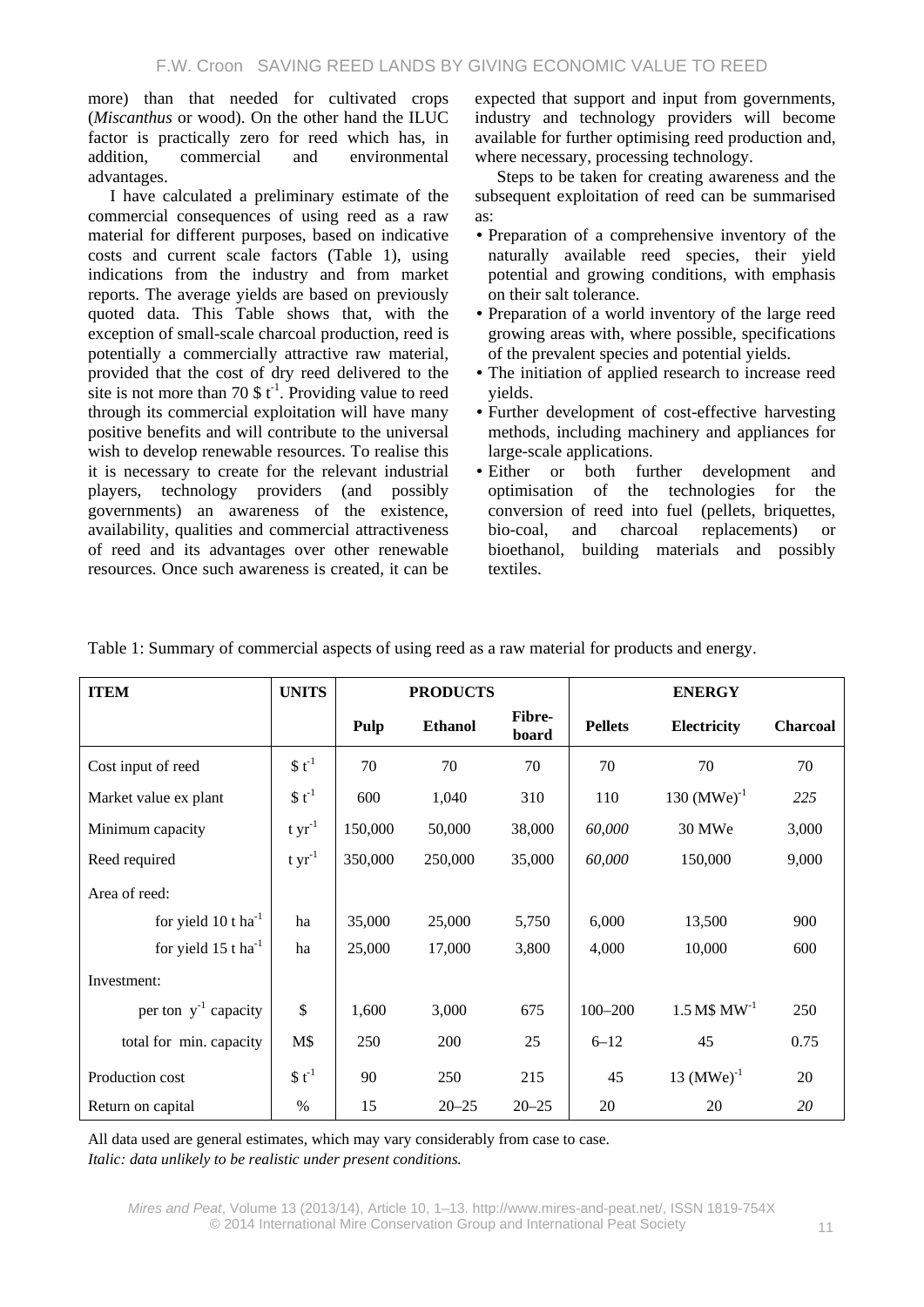### **ACKNOWLEDGEMENTS**

I thank colleagues who have contributed to the development of the ideas and analyses in this article: Dr R. de Man, Mrs Bao Wanying, Mr Zhuang Huijiang, Mr Deng Xuewen, Mr Dimitri de Boer, Dr D. Sikkema, Dr Volker Aurich, staff of the Panyin Scientific Reed Research Institute. I also thank the staff of the University of Greifswald and of the Michael Succow Foundation for providing literature references, and the Oase Foundation for financial support of the initial investigations of biosaline agriculture.

#### **REFERENCES**

- Alsbury, S. (2010) *Stodmarsh Sustainable Reed Cutting.* RSPB, Wareham, UK, 36 pp.
- Anonymous (2006) *Review of Fibre and Raw Materials Availability by Province. Technical Assistance to the Sustainable Development of the Non-wood Pulp and Paper Industry in China*. Technical report No. 3, Pöyry Forest Industry, Shanghai and International Finance Corporation, Washington, USA, 70 pp.
- Anonymous (2009) The virtues of biochar, a new growth industry. *The Economist,* August 29, 65.
- Anonymous (2012a) The Vanishing North. *The Economist,* June 16, 8.
- Anonymous (2012b) *Vega Biofuels Provide European Companies Torrefied Samples for Testing.* Press release by Vega Biofuels Inc., Wyoming, USA.
- Ash, N.J. (2009) *Reed Biofuel Feasibility Study.* Report by the Project Engineering Co. for RSPB, Wareham, UK, 90 pp.
- Barz, M., Ahlhaus, M., Wichtmann, W. & Timmermann, T. (2007*)* Utilisation of Common Reed as an energy source. *Proceedings of the 15th European Biomass Conference and Exhibition*, Berlin, 528–531.
- Bulls, K. (2012) BP plant cancellation darkens cellulosic ethanol's future. *MIT Technology Review*, November 2012.
- Caro, R., Frutos, H., Kitwana, A. & Shen, A. (2011) *Typha Charcoal in Senegal: Turning a National Threat into Durable Wealth.* Report 15.915, Laboratory for Sustainable Business, Massachusetts Institute of Technology (MIT), 31 pp.
- Chambers, R.M., Osgood, D.T., Bart, D.J. & Montalto, F. (2003) *Phragmites australis* invasion and expansion in tidal wetlands. *Estuaries and Coasts*, 26, 398–406.
- Chivu, A.I. (1968) Practical experiment in the cropping of reeds for the manufacture of pulp and paper - economic results. In: FAO (ed.) *Pulp and Paper Development in Africa and the Near East*, Vol. 2, Food and Agriculture Organization of the United Nations (FAO), Rome, 877–899.
- Croon, F.W. (2004) *Yellow River Delta Saline Fibre Project.* Report for the Jinrun Agricultural Development Company Ltd., Dongying, Shandong, China, Croon-Consult, Oosterbeek, The Netherlands, 10 pp.
- Croon, F.W. (2013) Practical aspects of irrigation of biosaline crops with saline water. *Irrigation and Drainage Journal*, 62, 649–657.
- Croon F.W. & de Man R. (2007) *The Establishment of a Green Pulp Production Base.* Report for the Government of Hekou Shandong China and the Oase Foundation, Amsterdam, The Netherlands, 45 pp.
- De La Cruz, A.A. (1987) The production of pulp from marsh grass. *Economic Botany*, 32, 46–50.
- Deutmeyer, M. (2012) *Possible Effect of Torrefaction on Biomass Trade.* IEA Bioenergy, Paris, France, 6–42.
- ECCEC (2010) *Study of Potential and Constraints of the Biomass Sector in China.* Europe China Clean Energy Centre (ECCEC), Beijing, China, 37–48.
- ECN (2012) *PHYLLIS 2 Database for Biomass and Waste.* ECN Energy Research Centre of the Netherlands), Petten, The Netherlands, 3224– 3243.
- E4tech-NNFCC (2009) *Review of Technologies for Gasification of Biomass and Wastes.* National Non-Food Crops Centre (NNFCC) Report 09- 008 for DECC (Department of Energy and Climate Change), DECC, London, 51 pp.
- Fieldfare, I. (2000) *Common Reed as a Source of Bioenergy in the Ukrainian Danube Delta.* Ecological Development Partners for Wetlands Programme, United Kingdom.
- GSI (2008) *Biofuels - at What Cost? Government Support for Ethanol and Biodiesel in China.* Global Subsidies Initiative (GSI), Geneva, Switzerland, 58 pp.
- IEA (2007) *Sustainable Bio-energy Trade, Securing Supply and Demand; Task 40.* International Energy Association (IEA), Unicamp, Paris, 23 pp.
- Ikonen, L. & Hagelberg, E. (2007) *Read Up on Reed!* Vammalan Kirjapaino Oy, Turku, Finland, 123 pp.
- Ji, G.D., Yang, Y.S, Zhou, Q., Sun, T. & Nie, J.R. (2004) Phytodegradation of extra heavy oilbased drill cuttings using mature reed wetland,